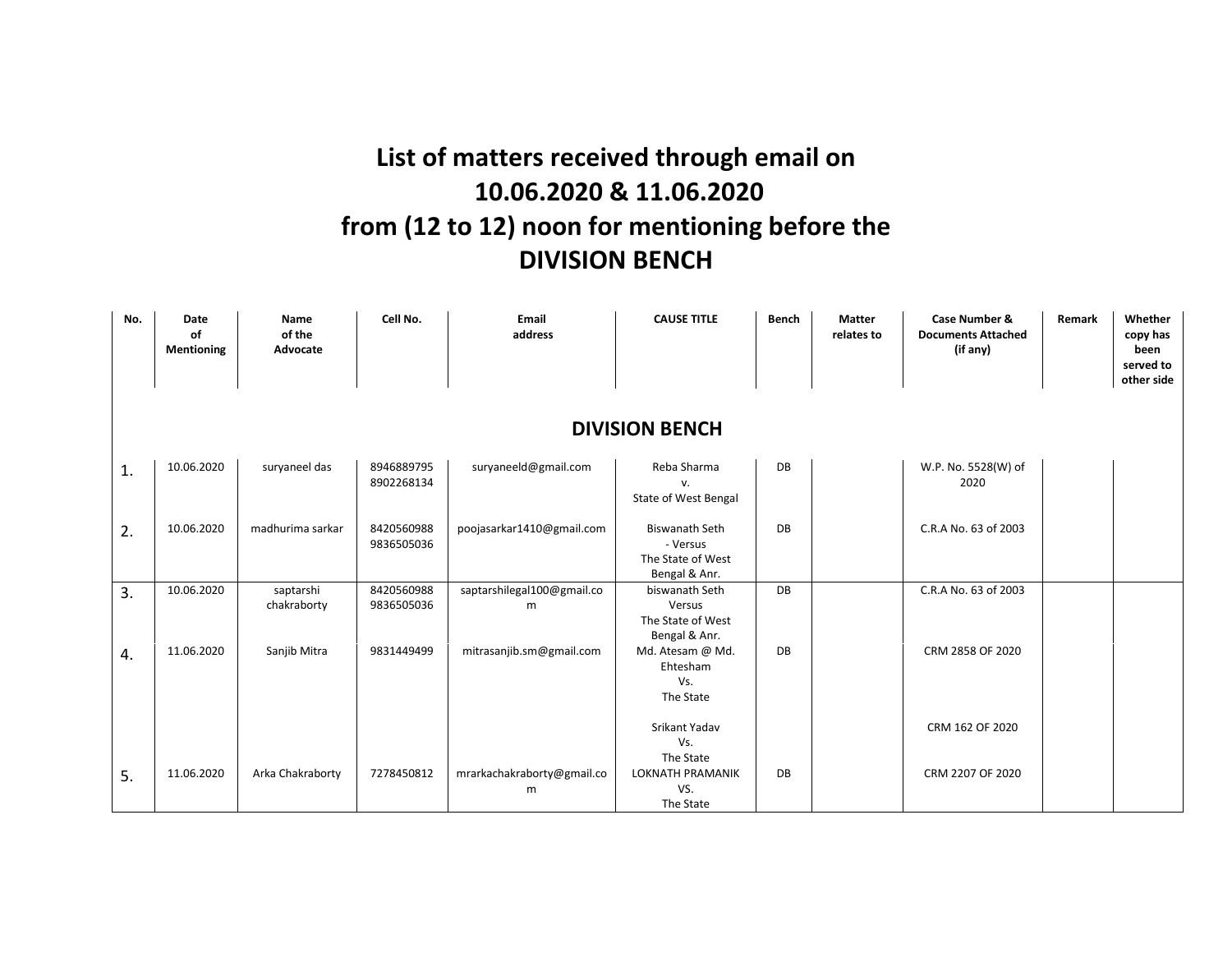| 6.  | 11.06.2020 | Sakti Pada Jana       | 9830087406 | saktijana.adv@gmail.com          | The State of West<br>Bengal & Ors.<br>Versus<br>Manika Dhara (Pal)                              | DB | MAT No. 419 of 2018<br>With<br>CAN No. 3068 OF 2020                     |
|-----|------------|-----------------------|------------|----------------------------------|-------------------------------------------------------------------------------------------------|----|-------------------------------------------------------------------------|
| 7.  | 11.06.2020 | Sakti Pada Jana       | 9830087406 | saktijana.adv@gmail.com          | The State of West<br>Bengal & Ors.<br>Versus<br>Kalyan Kishore Pradhan                          | DB | MAT No. 417 of 2018<br>With<br>CAN No. 3067 OF 2020                     |
| 8.  | 11.06.2020 | Saloni Bhattacharya   | 9163596731 | bhattacharyasaloni@gmail.co<br>m | Hafizur Rahaman<br><b>Vs</b><br>The state of West<br>Bengal                                     | DB | TO BE NUMBERED                                                          |
| 9.  | 11.06.2020 | <b>Biswarup Nandy</b> | 9051053679 | nandybiswarup@gmail.com          | DR. SANTANU SUBA<br>$-Vs-$<br>STATE OF W.B & ORS                                                | DB | WPST 58 of 2020<br>with<br>CAN 3159 of 2020<br>with<br>CAN 3186 of 2020 |
| 10. | 11.06.2020 | Meghajit<br>Mukherjee | 9830203224 | meghajit@legaloptions.in         | Orissa Metaliks Pvt. Ltd.<br>& Anr.<br>Vs.<br>Union of India & Ors.                             | DB | W.P. No. 5433 (W) of<br>2020                                            |
| 11. | 11.06.2020 | <b>Biswarup Nandy</b> | 9051053679 | nandybiswarup@gmail.com          | DR. SWASTIKA<br><b>BANERJEE</b><br>-Versus-<br><b>STATE OF WEST</b><br><b>BENGAL AND OTHERS</b> | DB | WPST 57 of 2020<br>With<br>CAN 3011 of 2020                             |
| 12. | 11.06.2020 | Anjalirani Samanta    | 9474306463 | anjaliranisamanta@gmail.co<br>m  | Anjali Rani Samanta<br>Vs.<br>The State of West<br>Bengal & ors.                                | DB | M.A.T. 1738 of 2017<br>with C.A.N. 9830 of<br>2017                      |
| 13. | 11.06.2020 | shibaji kumar das     | 9830271526 | skrd31@gmail.com                 | Nabhendu @ Nabendu<br>@ Debu Mishra<br>Versus<br>State Of West Bengal. 3                        | DB | C.R.M.No.1939 or 2020                                                   |